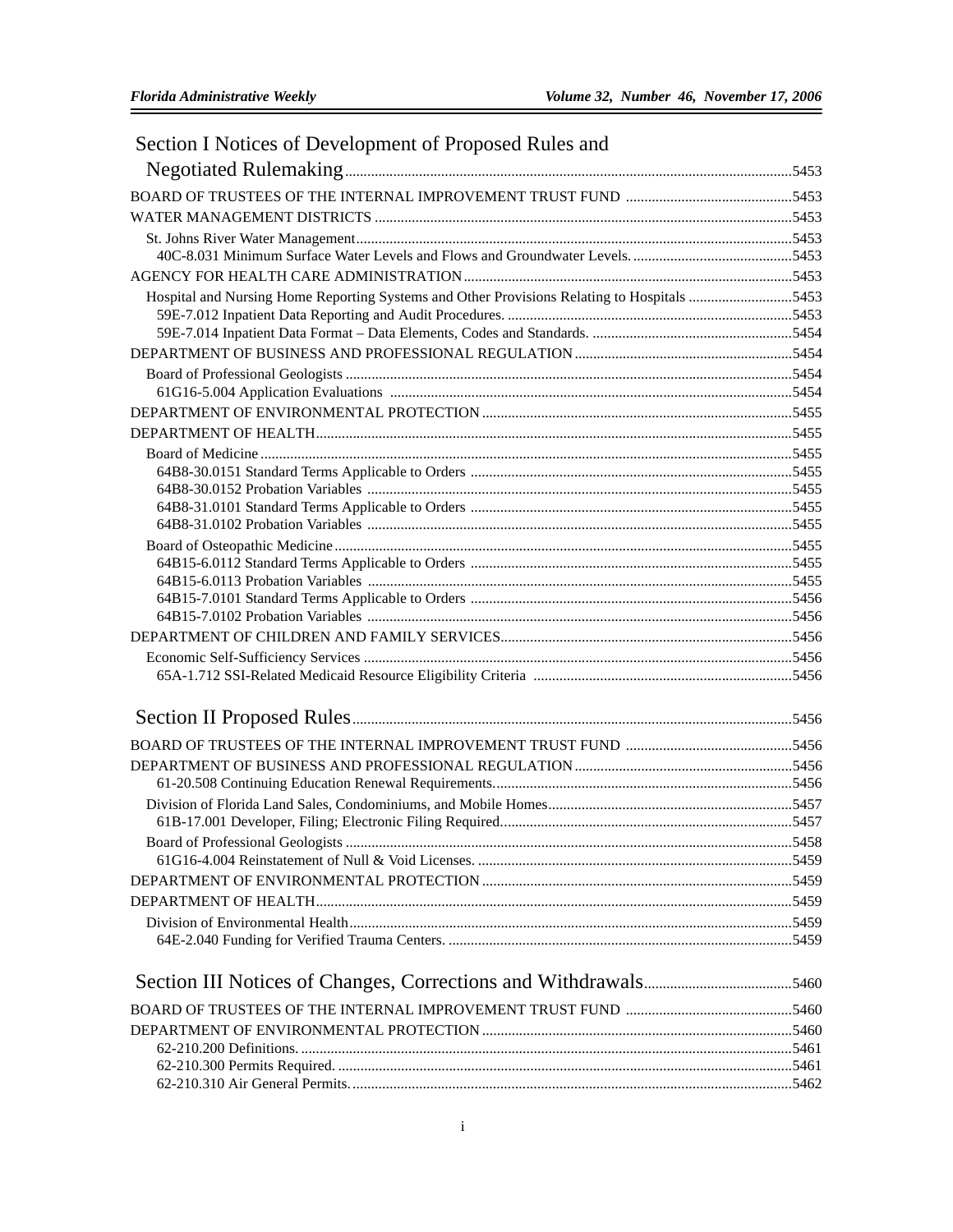| Section V Petitions and Dispositions Regarding Rule Variance or Waiver5466 |  |
|----------------------------------------------------------------------------|--|
|                                                                            |  |
|                                                                            |  |
|                                                                            |  |
|                                                                            |  |
|                                                                            |  |
|                                                                            |  |
|                                                                            |  |
|                                                                            |  |
|                                                                            |  |
|                                                                            |  |
|                                                                            |  |
|                                                                            |  |
|                                                                            |  |
|                                                                            |  |
|                                                                            |  |
|                                                                            |  |
|                                                                            |  |
|                                                                            |  |
|                                                                            |  |
|                                                                            |  |
|                                                                            |  |
|                                                                            |  |
|                                                                            |  |
|                                                                            |  |
|                                                                            |  |
|                                                                            |  |
|                                                                            |  |
|                                                                            |  |
|                                                                            |  |
|                                                                            |  |
|                                                                            |  |